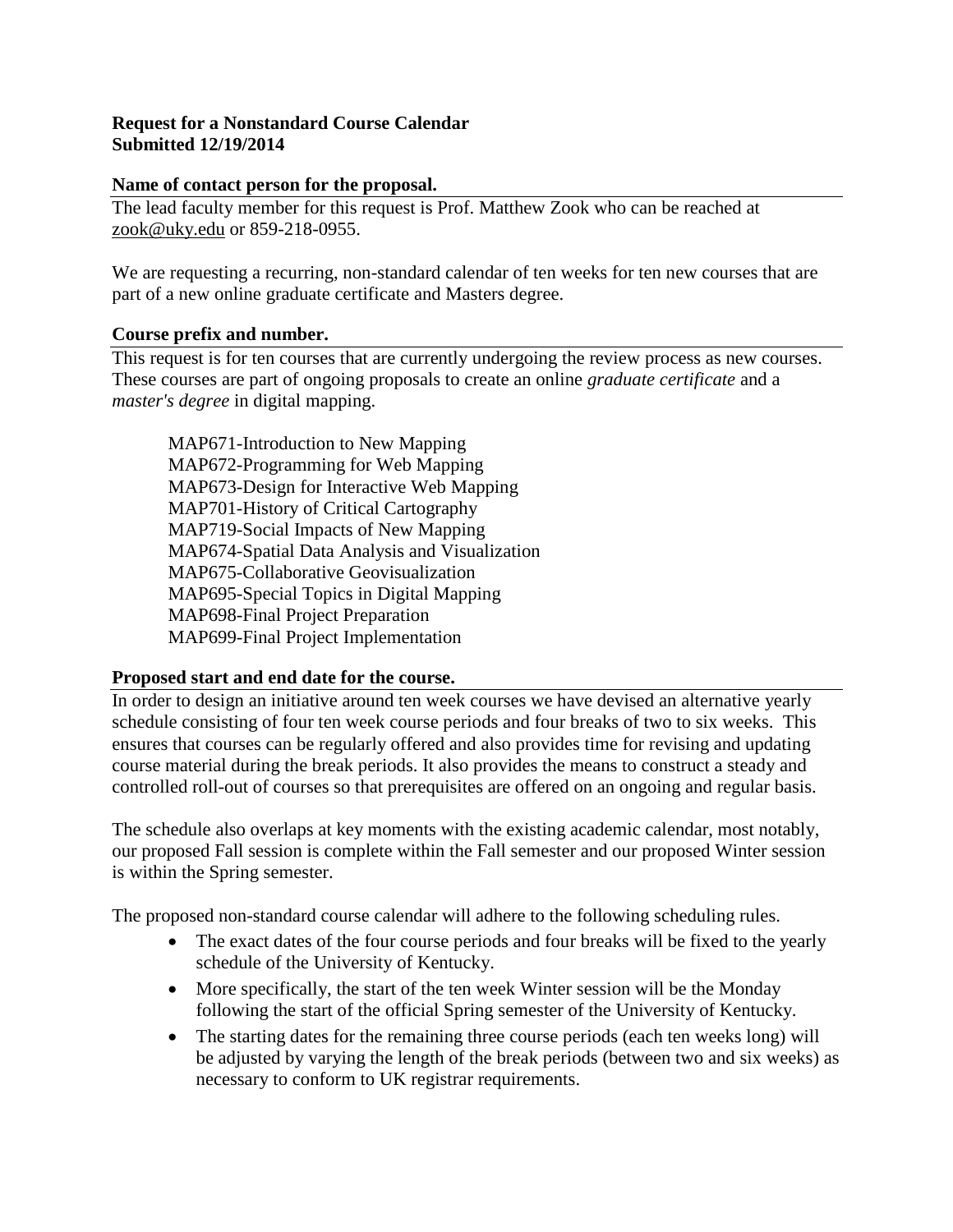We have met with David Timoney of the Registrar's Office and he has confirmed that this calendar can work with UK systems.

A mock-up of the proposed schedule (with the first session beginning in the Fall 2015 semester) based on these scheduling rules is below.

|                        |                               | <b>Wks</b>     | 671<br>Intro    | 672<br>Program<br>ming | 673<br>Design   | 674<br><b>Spatial</b><br>Analysis | 675<br>Collabor<br>ative<br>GeoViz | 701<br>History  | 719<br>Seminar  | 698<br>Final<br>Proj<br>Prep. | 699<br>Final Proj.<br>Implem.                                                     |
|------------------------|-------------------------------|----------------|-----------------|------------------------|-----------------|-----------------------------------|------------------------------------|-----------------|-----------------|-------------------------------|-----------------------------------------------------------------------------------|
| Fall<br>Session        | 10/4/2015<br>to<br>12/12/2015 | 10             | Week1<br>Week10 |                        |                 |                                   |                                    |                 |                 |                               |                                                                                   |
| Winter<br><b>Break</b> | 12/13/2015<br>to<br>1/16/2016 | 5              |                 |                        |                 |                                   |                                    |                 |                 |                               |                                                                                   |
| Winter<br>Session      | 1/17/2016<br>to<br>3/26/2016  | 10             | Week1<br>Week10 | Week1<br>Week10        |                 |                                   |                                    | Week1<br>Week10 |                 |                               |                                                                                   |
| Spring<br><b>Break</b> | 3/27/2016<br>to<br>4/9/2016   | $\overline{c}$ |                 |                        |                 |                                   |                                    |                 |                 |                               |                                                                                   |
| Spring<br>Session      | 4/10/2016<br>to<br>6/18/2016  | 10             | Week1<br>Week10 | Week1<br>Week10        | Week1<br>Week10 |                                   |                                    |                 | Week1<br>Week10 |                               |                                                                                   |
| Summer<br><b>Break</b> | 6/19/2016<br>to<br>7/9/2016   | 3              |                 |                        |                 |                                   |                                    |                 |                 |                               |                                                                                   |
| Summer<br>Session      | 7/10/2016<br>to<br>9/17/2016  | 10             | Week1<br>Week10 | Week1<br>Week10        | Week1<br>Week10 | Week1<br>Week10                   |                                    | Week1<br>Week10 |                 |                               |                                                                                   |
| Fall<br><b>Break</b>   | 9/18/2016<br>to<br>10/1/2016  | $\mathbf 2$    |                 |                        |                 |                                   |                                    |                 |                 |                               |                                                                                   |
| Fall<br>Session        | 10/2/2016<br>to<br>12/10/2016 | 10             | Week1<br>Week10 | Week1<br>Week10        |                 |                                   | Week1<br>Week10                    |                 | Week1<br>Week10 |                               |                                                                                   |
| Winter<br><b>Break</b> | 12/11/2016<br>to<br>1/21/2017 | 6              |                 |                        |                 |                                   |                                    |                 |                 |                               |                                                                                   |
| Winter<br>Session      | 1/21/2017<br>to<br>4/1/2017   | 10             | Week1<br>Week10 | Week1<br>Week10        | Week1<br>Week10 | Week1<br>Week10                   |                                    | Week1<br>Week10 |                 |                               | <b>Students begin final</b><br>projects after completing<br>all required courses. |

### **One time only or recurring basis**

We are requesting this nonstandard course calendar on a recurring basis as these course will be taught as part of our an ongoing program (graduate certificate and Masters) that is currently under the review process.

### **Justification for the request**